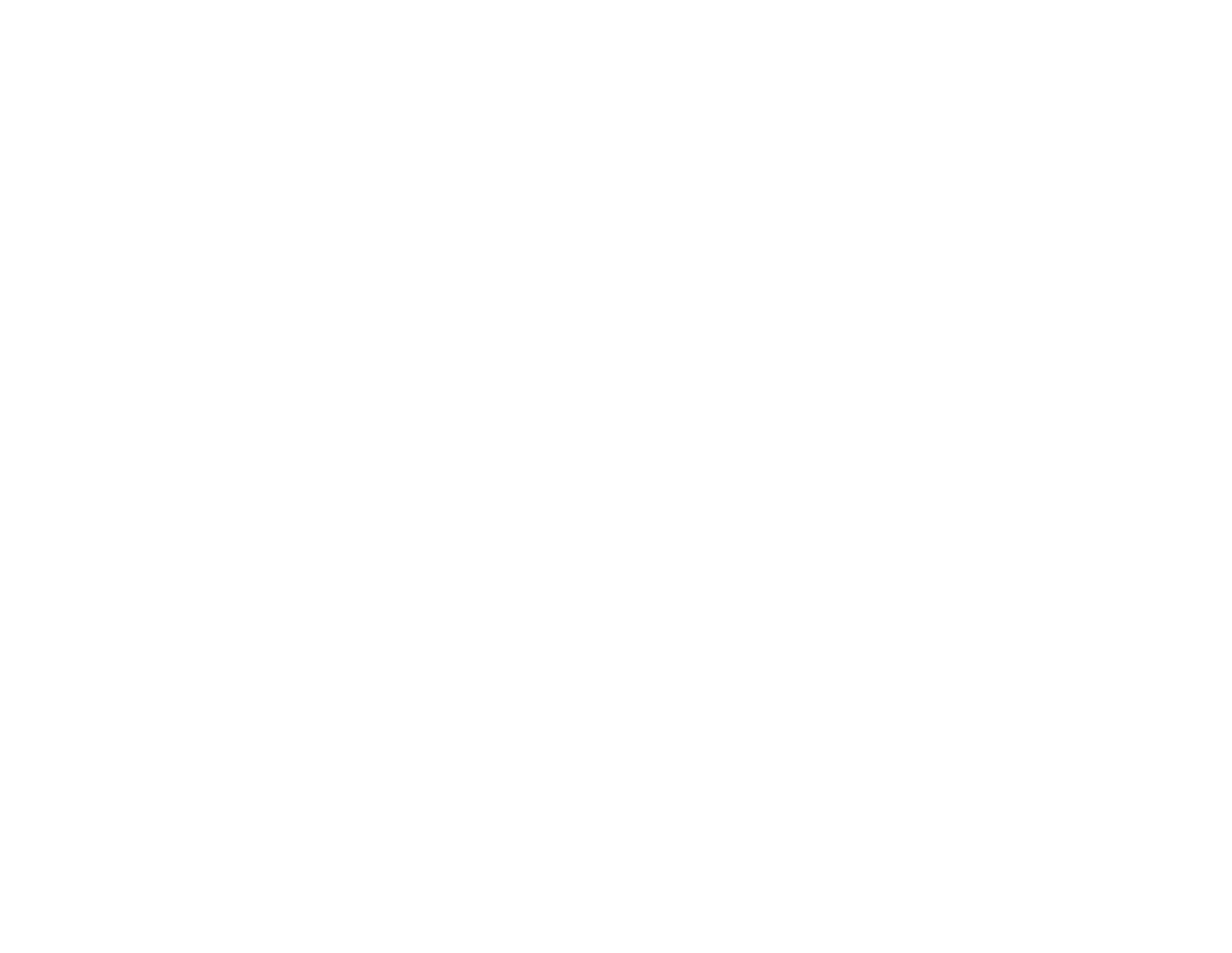### **Prayers for the Bokar International**

### **Mahamudra Seminar**

KCC via Zoom

**September 17-23, 2020**



Until enlightenment, I go for refuge



In the Buddha, the Dharma, and the supreme Sangha. **jang chup bar du dak gi kyap su chi** 

ଘন্মাণীৰাষ্ট্ৰিৰাৰ্ষামান্ৰগ্ৰীৰাম্বিমৰ্যন্ত্ৰৰাষ্ট্ৰৰা ।

By the merit of generosity and other virtues, **dak gi jin sok gyi pe sö nam kyi** 

বর্ষী আরি ব্রিমান্ত গ্রামী ।

May I attain buddhahood for the benefit of beings. **dro la pen chir sang gye drup par shok**

ལན་གསུམ།

*Repeat three times.*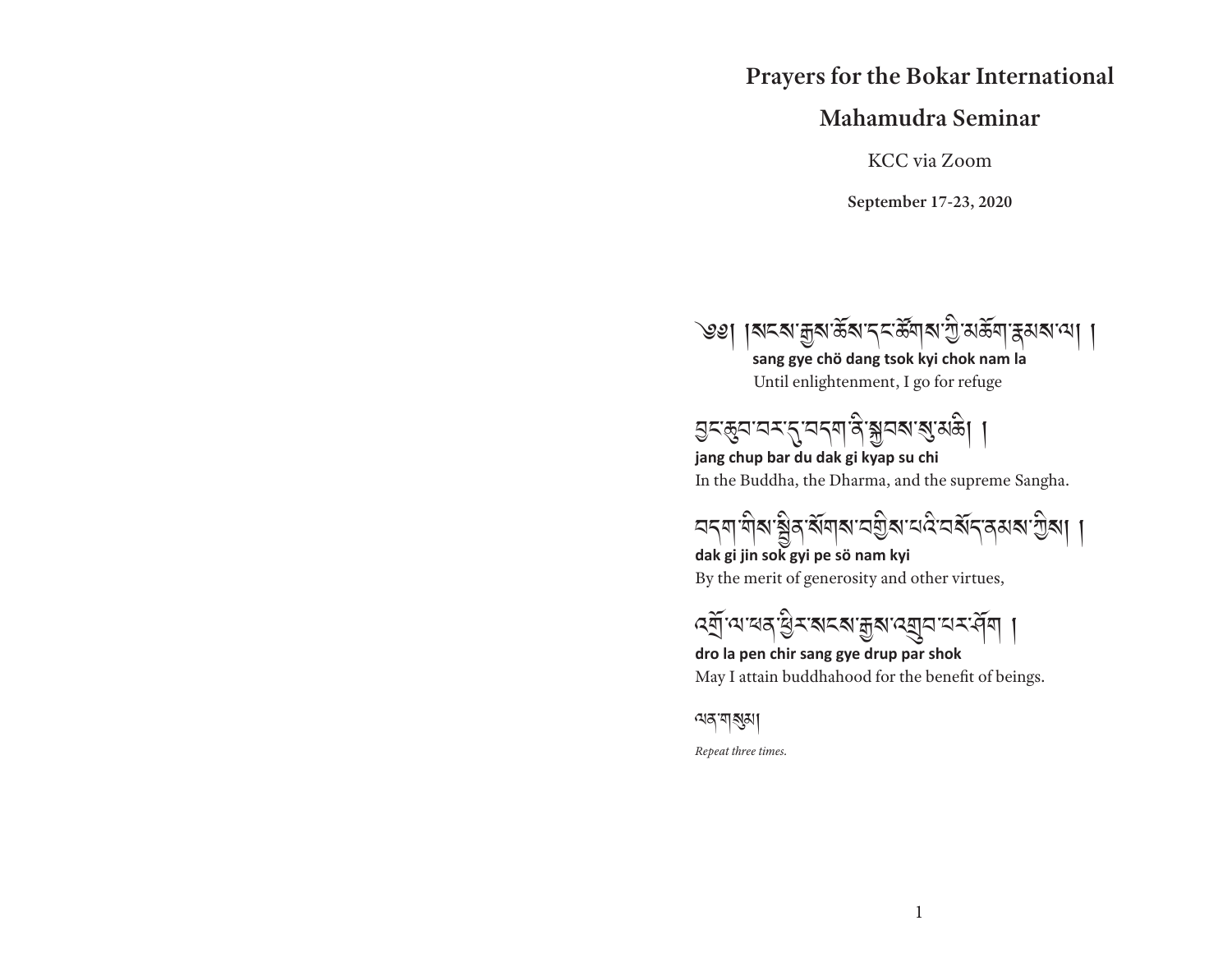#### **The Four Immeasurables**



May all sentient beings have happiness and the causes of happiness. **sem chen tam che de wa dang de we gyu dang den par gyur chik**

May they be free of suffering and the causes of suffering. **duk ngal dang duk ngal gyi gyu dang dral war gyur chik** য়ৄয়ঢ়ঢ়য়ড়৸ৼঢ়ৼয়৸ৼঢ়ড়৸ড়ৢ৸ৼঀ৸ৼ

য়ৄয়ঢ়ঽয়৸য়৾ঀৼঀ৻ৼ৸ৼ৸ৼঀৼ৸ৼ৸ৼঀৼ৾৸৸ৼঀ৸ৼঀঢ়ৢৼড়

May they never be separated from true happiness which is free from suffering. **duk ngal me pe de wa dam pa dang mi dral war gyur chik**

# ঔমিক্ষেম্মান্থম মাপ্তিমান্ত মন্ত্ৰাম্মান্ত মন্ত্ৰী কৰি বিভিন্ন কৰি বিভিন্ন কৰি বিভিন্ন কৰি বিভিন্ন কৰি বিভিন্ন

May they abide in great equanimity, free from the partiality **nye ring chak dang nyi dang dral war tang nyom chen po la** 

<u>মানম'মম্ভ্ৰম</u>ন

of attachment and aversion. **ne par gyur chik**

### **Seven Branch Practice**

ཕྱག་འཚལ་བ་དང་མད་ང་བཤགས་པ་དང་། །

I dedicate to enlightenment whatever **chak tsel wa dang chö ching shak pa dang** 

हेबाबुधि म्याञ्जलपादिन अधिकारी ।

Slight merit I have gathered from prostrating, **je su yi rang kül zhing söl wa yi** 

While such compassion is active and immediate,

In the moment of compassion, its essential emptiness is nakedly clear.

This conjunction is the undeviating supreme path. Inseparable from it, may I meditate day and night.

From the power of meditation come eyes and actual knowledge, Sentient beings are ripened and domains of enlightenment refined. Aspirations for the realization of all aspects of buddhahood are fulfilled.

May I complete these three—ful filment, ripening and refinement—and become buddha.

By the compassion of the buddhas and bodhisattvas of the ten directions And the power of whatever pure virtue there may be, May my wishes and those of all beings Be fulfilled as we ask in this way.

*Aspirations for Mahamudra, the de nite point of the teachings, was composed by Lord Rang jung Dorje,*  Karmapa III. This translation was made by Ken McLeod with reference to earlier translations by Denis *Eysseric and the Nalanda Translation Committee.*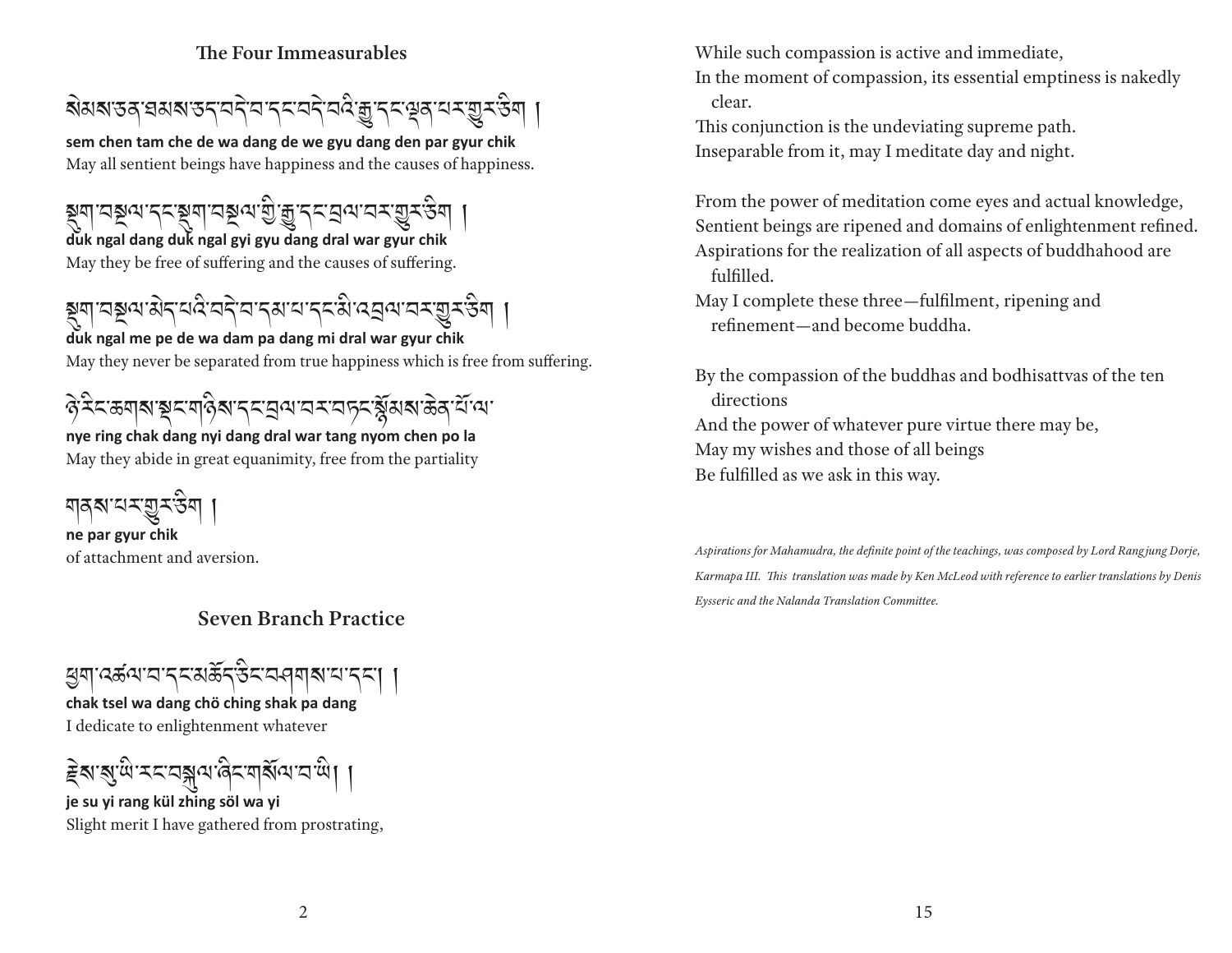When one looks again and again at the mind which cannot be looked at,

And sees vividly for what it is, the meaning of not seeing, Doubts about the meaning of "is" and "is not" are resolved. Without confusion, may my own face know itself.

Looking at objects, there is no object, one sees mind. Looking at mind, there is no mind, it is empty of nature. Looking at both of these, dualistic clinging subsides on its own. May I realize sheer clarity, the way mind is.

Free from mental constructions, it is called mahamudra. Free from extremes, it is called madhyamika. Everything complete here, it is also called maha ati. May I attain the confidence that, in understanding one, all are realized.

The great bliss of non-attachment is continuous. Sheer clarity without fixations is free of obscurations. Passing beyond intellect, non-thought is naturally present. May these experiences continually arise without effort.

Attachment to good and fixation on experience subside on their own. Confusion and evil concepts are cleared away in the realm of ultimate nature.

In the ordinary mind, there is no rejection or acceptance, no separation or attainment.

May I realize the truth of pure being, complete simplicity.

While the nature of beings has always been full enlightenment, Not realizing this, they wander in endless samsara. For the boundless suffering of sentient beings May overwhelming compassion be born in my being.



And offering, confessing, and rejoicing, **ge wa chung ze dak gi chi sak pa** 

ঘমৰাড়ন'ন্নমা'মীৰা'মুন্জুন'থ্ৰিম'নৰ্ষূৰ্য্য ।

Requesting, and from making supplications. **tam che dak gi jang chup chir ngo o**

### **Mandala Offering**

ষ'শবি'ষ্ট্ৰম'দ্ভুম'ফ্ৰ'-ইম'ৰ্টম'মস্ৰা ।

The earth, perfumed with scented water, strewn with flowers, **sa zhi pö chü juk shing me tok tram** 

খিমবান্নীমবৰীণ বিদ্যালয়ৰ বিদ্যা

Graced with Mount Meru, the four lands, the sun and moon, **ri rap ling zhi nyi de gyen pa di** 

ষমে:ক্কুম'ৰ্ন্বি'ন্'ন্মিমাৰ'ট'ৰ্ম্ম'ম'শ্মিমা ।

I visualize to be a buddha realm and offer **sang gye zhing du mik te pül wa yi** 

ৎশ্ৰ্ণ শাৰাস্বৰ বিদ্যালী ।

So that all beings enjoy a perfectly pure realm. **dro kün nam dak zhing la chö par shok**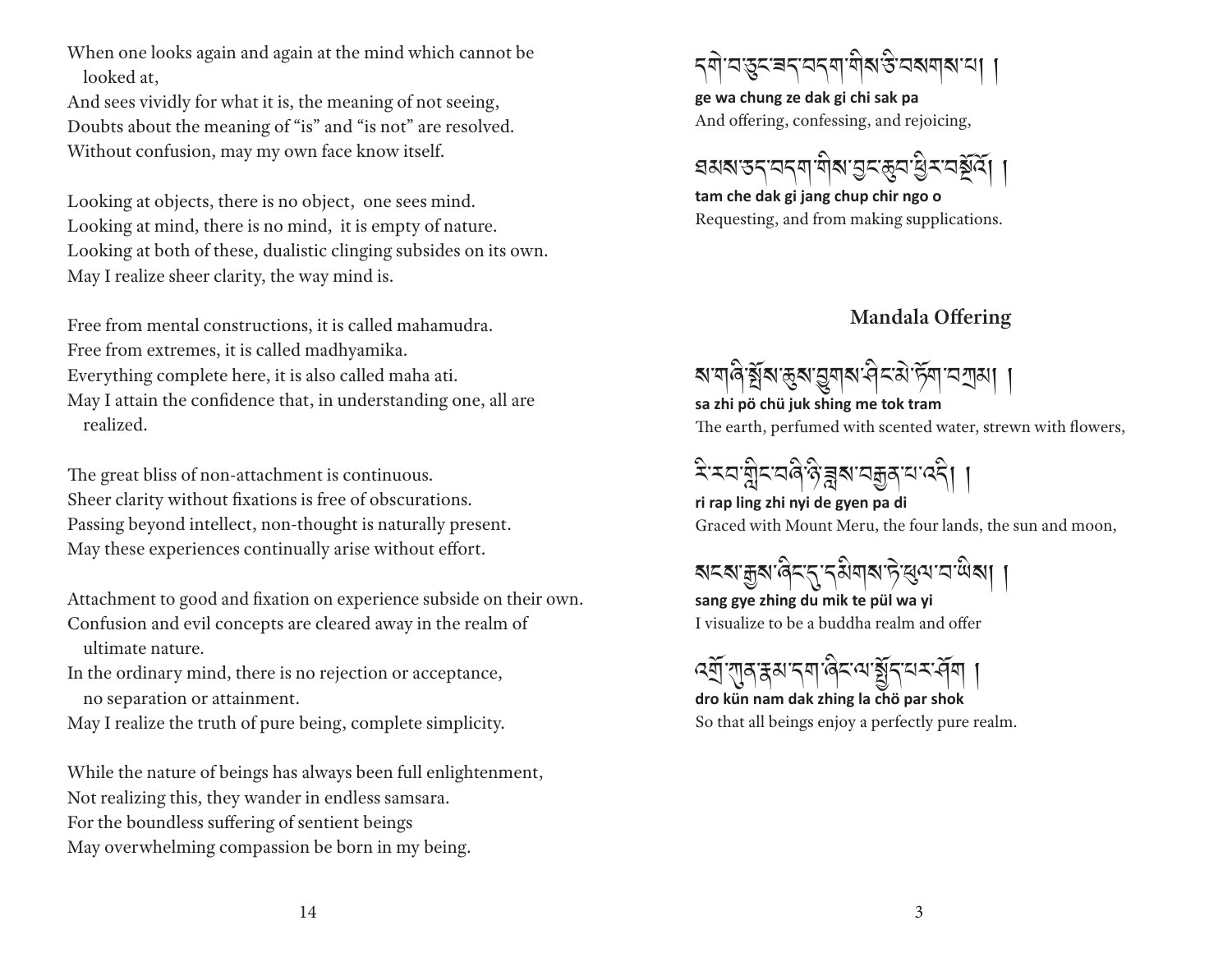### **Prayer to Turn the Wheel of Dharma**

ষমৰাত্ত ক্ষমৰাত্ৰী বৰ্ষমান্দৰে ।

I pray that you turn the Wheels of Dharma **sem chen nam kyi sam pa dang**

**lo yi je drak ji ta war** ন্ন্ৰঞ্জী ট্ৰান্ন বিভিন্ন ।

Of the lesser, greater, and common vehicles

ङेछुदञ्जुबार्येदावेषायाणी

In accordance with the thoughts **che chung tun mong tek pa yi**

ས་་འར་་བར་དུ་གལ། །

And various intellects of beings. **chӧ kyi khor lo kor du sol**

It doesn't exist; even buddhas do not see it. It doesn't not exist; it is the origin of samsara and nirvana. No contradiction; conjunction, the middle way. May I realize the pure being of mind, free of extremes.

If one says "it is this," nothing has been posited. If one says "it is not this," nothing has been denied. Unconditioned pure being transcends intellect. May I gain conviction in the ultimate position.

Not realizing it, one circles in the ocean of samsara. Realizing it, Buddha isn't anywhere else. "It is everything." "It isn't anything." None of this. Pure being, the basis of everything, may I see any misunderstanding here.

Since appearance is mind and emptiness is mind, Since realization is mind and delusion is mind, Since arising is mind and cessation is mind, May all assumptions about mind be eliminated.

Unpolluted by meditation with intellectual efforts, Undisturbed by the winds of everyday affairs, Not manipulating, knowing how to let what is true be itself, May I become skilled in this practice of mind and maintain it.

The waves of subtle and coarse thoughts calm down in their own ground.

Motionless, the river of mind abides naturally. Free from the contaminations of dullness and torpor, May I establish the still ocean of shamata.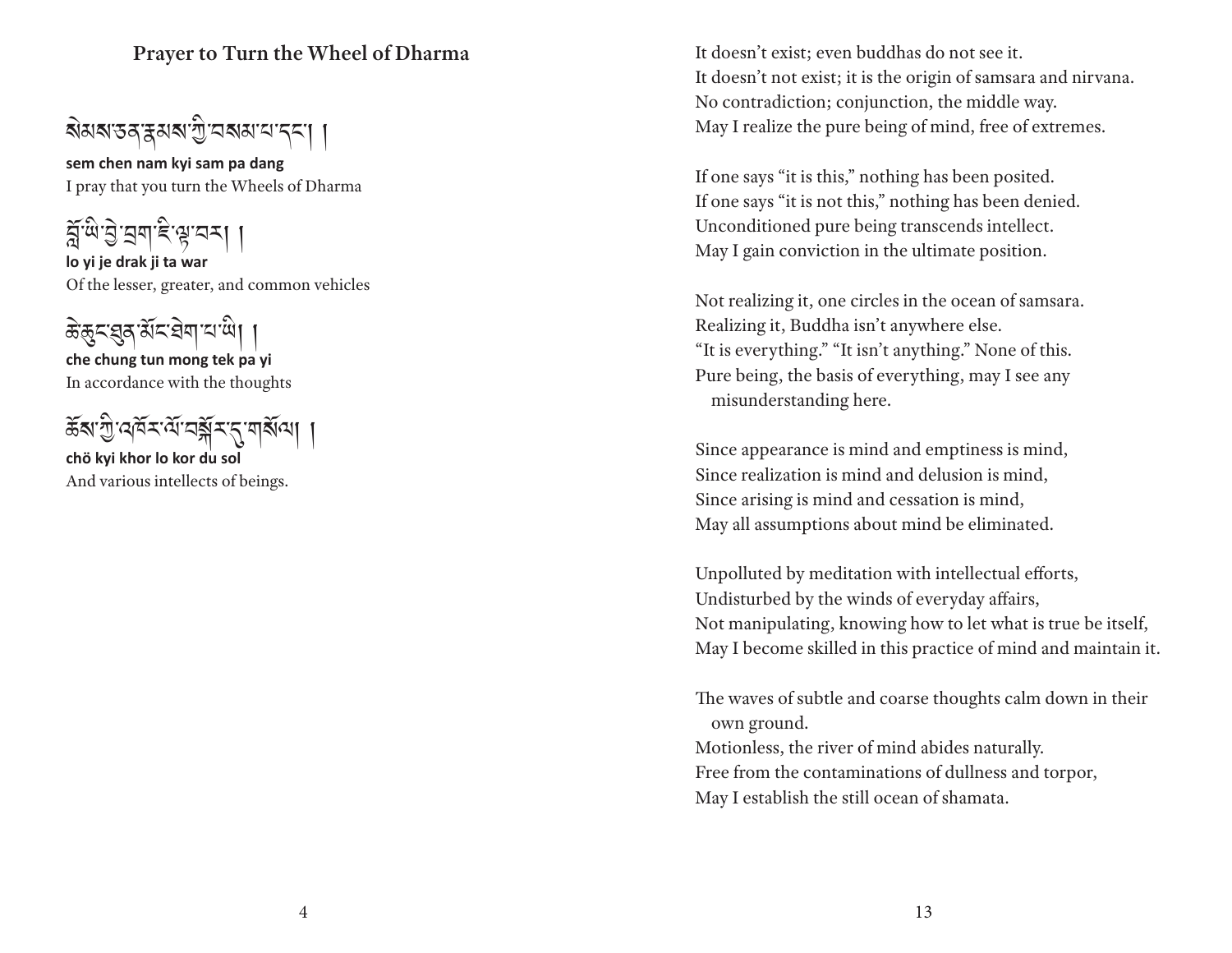The significance of the ground is the two truths,

free from the extremes of eternalism and nihilism.

The excellent path, the two accumulations free from the extremes of assumption and denial. The result obtained is the two benefits,

 free from the extremes of existence and peace. May I meet the dharma which is free from error.

The ground of refinement is mind itself, indivisible luminosity and emptiness.

The refining, the great vajra composure of mahamudra.

What is to be refined, the incidental stains of confusion.

The result of refining, the unstained dharmakaya, may I realize it.

Confidence in outlook is cutting assumptions about the ground. The key to meditation is maintaining that without distraction. The supreme activity is to exercise the sense of meditation in everything.

May I have confidence in outlook, meditation and activity.

All dharmas are projections of the mind. As for mind, there is no mind; mind's nature is empty. Empty and immediate, mind appears as everything. Investigating it well, may I settle the basic points.

Appearances, which never existed in themselves, have been confused as objects.

Awareness itself, because of ignorance, has been confused as a self. Through the power of dualistic fixation I wander in the realm of existence.

May ignorance and confusion be completely resolved.

**Vajradhara Lineage Prayer**



Great Vajradhara, Tilopa, Naropa, **dor je chang chen te lo na ro dang**

<u>য়য়য়৸৻৸ৼঢ়৻৸৻ৼ</u>

Marpa, Mila, Lord of the Dharma—Gampopa, **mar pa mi la chö je gam po pa**

# ন্নুষ'শাৰ্ম্ভম'ঐৰু'স্মুখ । ।

Knower of the three times—omniscient Karmapa, **dü sum she ja kün khyen kar ma pa**

ক্টবৰ্জুহত্মক্ৰুন্নমুহৰেইনম্বৰ্ষমন্ত্ৰ।

Holders of the four elder and eight later lineages **che zhi chung gye gyü par dzin nam dang**

# འ་སྟག་ཚལ་གསུམ་དཔལ་ལྡན་འག་པ་གས། །

The Drigung, Taklung, Tsalpa, glorious Drukpa, and the rest, **dri tak tsel sum pel den druk pa sok**

## <u> ब</u>वायबाधुगाकुळेलात्रदावहेबायदे। ।

Masters of the profound path of Mahamudra, **zap lam chak gya che la nga nye pe**

### <u>য়ড়য়ড়৻ড়য়ৗৣৼয়য়ঢ়৻৸য়ড়৻৸৸</u>

#### The Dakpo Kagyu, the unequaled protectors of beings, **nyam me dro gön dak po ka gyü la**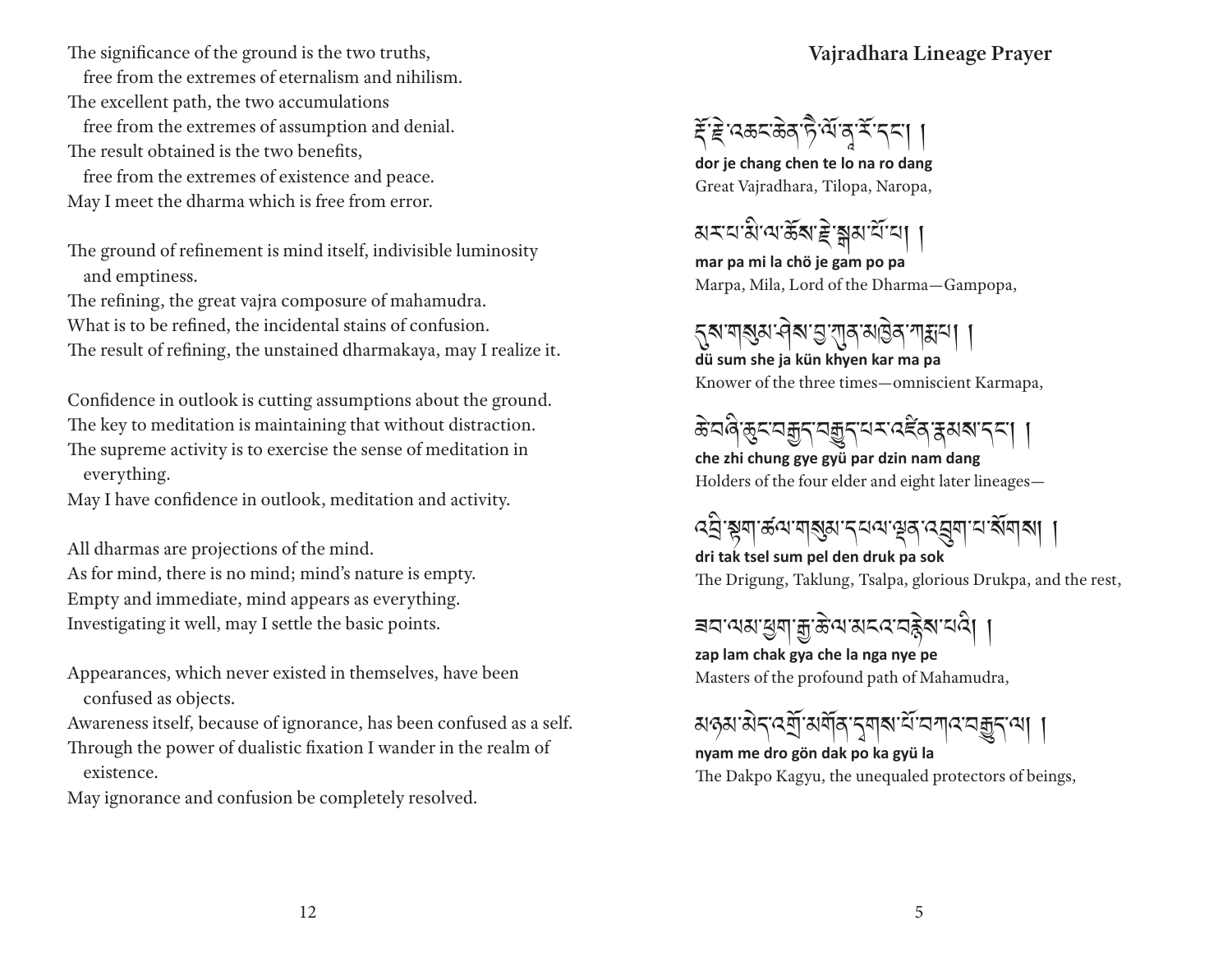# ঘার্ষমের্বেনৰাৰ্ষাৰ আৰু বিভ্ৰাপ্ত ক্ষমৰ

I supplicate you, Kagyu gurus; **söl wa dep so ka gyü la ma nam**

নক্কুনমম্বেইন্স্ক্রিম্বায়ম্ভ্রিষ্ট্রম্মা ।

I hold your lineage—bless me to follow your example. **gyü par dzin no nam tar jin gyi lop**

# ৰিব শ্ৰমাণ্ড্ৰীয় খ্ৰীসাৰ মেৰাৰ্ছ ৰামা নাৰিব।

Revulsion is the legs of meditation, it is taught. **zhen lok gom gyi kang par sung pa zhin**

### **ze nor kün la chak zhen me pa dang** ৰঝ'ৰ্ন্ম'ন্'মাৰ'ঝ'ক্ৰান্ম'ন্ন' । ।

To this meditator who is without craving for

ङे दिदेशबाँ बाद्य स्वयं देखि अस्ति । ।

Food and wealth and who cuts all ties to this life, **tse di dö tak chö pe gom chen la**

ह्नेदय्वाद्यवेदयशेदय्यं के बाह्य के

Grant your blessing to be free of attachment to gain and fame. **nye kur zhen pa me par jin gyi lop**

### **mö gü gom gyi go wor sung pa zhin** ইমি'য়া্ম'য়্ৰীম'শ্ৰী'মৰ্মী'ৰ্মি'মাৰ্মুহম''ম'মৰ্নি। ।

Devotion is the head of meditation, it is taught.

### **men ngak ter go je pe la ma la** མན་ངག་གར་་འད་པ་བླ་མ་ལ། །

To this meditator who continually prays to the guru

### **Aspirations for Mahamudra**

#### Namo guru

Gurus and yidams, deities of the mandala, Buddhas of the three times and ten directions and your children, Consider me with kindness, Grant your blessing that all my wishes be realized.

Sprung from the snow-mountain of the pure actions and intentions,

Mine and those of all sentient beings without limit, May the river of virtue undefiled by the three spheres Flow into the ocean of the four bodies of buddha.

As long as I have not realized this, Through all my life times, birth after birth, May not even the words for defilement and suffering be heard, And may I enjoy the prosperity of oceans of happiness and virtue.

Having obtained this excellent free and well-favored life Along with faith, energy and intelligence, Having attended a worthy master and received the pith of the

sacred instructions,

May I practice the sacred dharma properly in all my lives without interruption.

The study of scriptures frees one from the veil of ignorance. The contemplation of oral instructions overcomes the darkness of doubt.

Light born of meditation illuminates the way things are. May the radiance of the three wisdoms increase.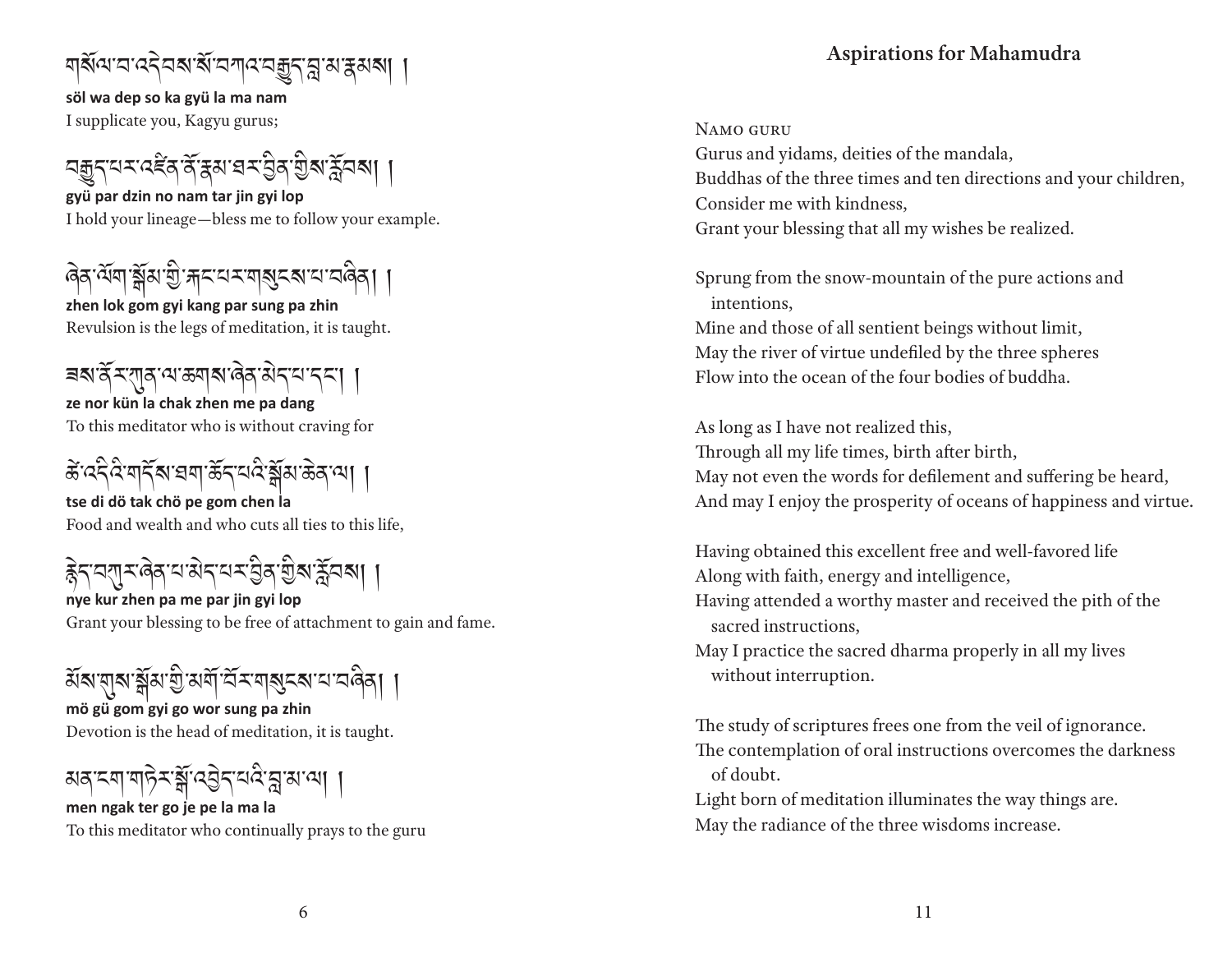<u>য়ৼ৶য়৸৶৸৸ৼৼ৻৻৻৻ঽঀৣঀ৾ৼ৸৻৸</u>

By the blessings of the buddhas' attainment of the three kāyas, **sang gye ku sum nye pe jin lap dang**

ঌয়িম'দ্বীপ্ৰমীসৰ প্ৰত্নৰ বিষ্টি কৰি প্ৰত্নৰ কৰি

By the blessings of the truth of the unchanging dharmatā, **chö nyi mi gyur den pe jin lab dang**

ད་འདུན་་ད་འདུན་པ་ན་ཪླབས་ས། །

By the blessings of the unwavering aspirations of the Sangha, **ge dun mi che dun pe jin lap kyi**

**ji tar mon lam tap zhin drup par shok** ইঞ্জুমর্ক্ষ্ণ অম্বানসমৰী ।

May these aspirations be fulfilled just as intended.

<u> </u>তুন্দ্ৰুন'ৰামৰানী নিৰ্মাজা

Bodhichitta is precious. **jang chub sem ni rin po che**

<u>য়৾ৼৠ৶য়৸য়৸৸৸</u>

May it arise in whom it has not arisen. **ma kye pa nam kye gyur chik**

ষ্ণমানেগ্ৰহণ

Once arisen, may it not diminish **kye pa nyam pa me pa dang** 

**gong ne gong du pel war shok** য়ঁহত্ময়ঁহত্তৰেঅ'ব্যইমা

But ever grow and flourish.

<u>ক</u>্কুৰ'ন'শৰ্মিঅ'ন'বেন্নৰামৰীৰ জিলাৰ।

Who opens the door to the treasury of oral instructions, **gyün du söl wa dep pe gom chen la**

<u> নৰ্</u>হৰামীৰ মৰামান্নাৰাজ্য আৰু নিৰ্বাৰী ।

Grant your blessing that uncontrived devotion may arise. **chö min mö gü kye war jin gyi lop**

<u> ਘੇ</u>द्रू से त्रं अंगुं दर्दे अधाले संगुलुदल सामलेता।

Non-distraction is the body of meditation, it is taught. **yeng me gom gyi ngö zhir sung pa zhin**

ঘাহাৰমন্ট্ৰাঘৰীয়েইজিয়াই

To this meditator who rests directly, without altering **gang shar tok pe ngo wo so ma de**

<u>য়ৼয়ড়য়৸ৼ৸ৼ৻ৼৼ</u>৻ৼ৸ৼ৻ৼ৻ৼ৸

The fresh essence of whatever thought that arises, **ma chö de kar jok pe gom chen la**

<u> নৰ্</u>স্নমান্ত্ৰান্নন্দ্ৰৰ মাজৰ মুখ্য মুখ্য দিৱস্থা ।

Grant your blessing that meditation be free from intellect. **gom ja lo dang drel war jin gyi lop**

རྣམ་ག་་་ས་ར་གསུངས་པ་བན། །

The essence of thought is dharmakaya, it is taught. **nam tok ngo wo chö kur sung pa zhin**

ইঅহুয়াউরউম্অহতেরম্বা ।

It is no thing, yet arises as everything. **chi yang ma yin chir yang char wa la**